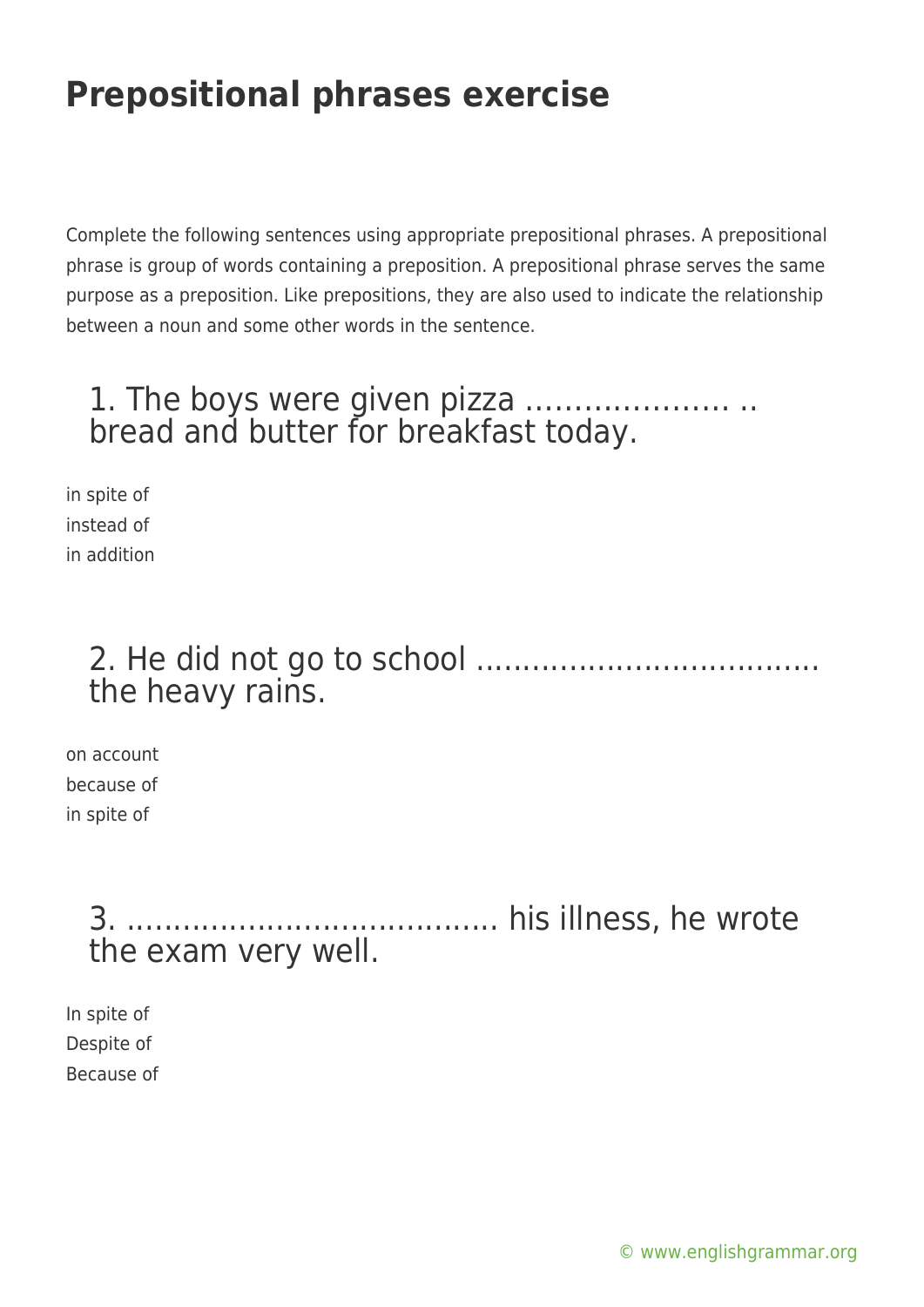## **Prepositional phrases exercise**

#### 4. Do you want ...................................... books to read?

any more any longer any further

# 5. He does not need his father's help

.......................................

any longer any further

#### 6. ...................................... going to school, he went to the cinema.

Instead of In spite of **Without** 

### 7. The shops were closed ....................................... the trade union strike.

on account of with respect to by virtue of